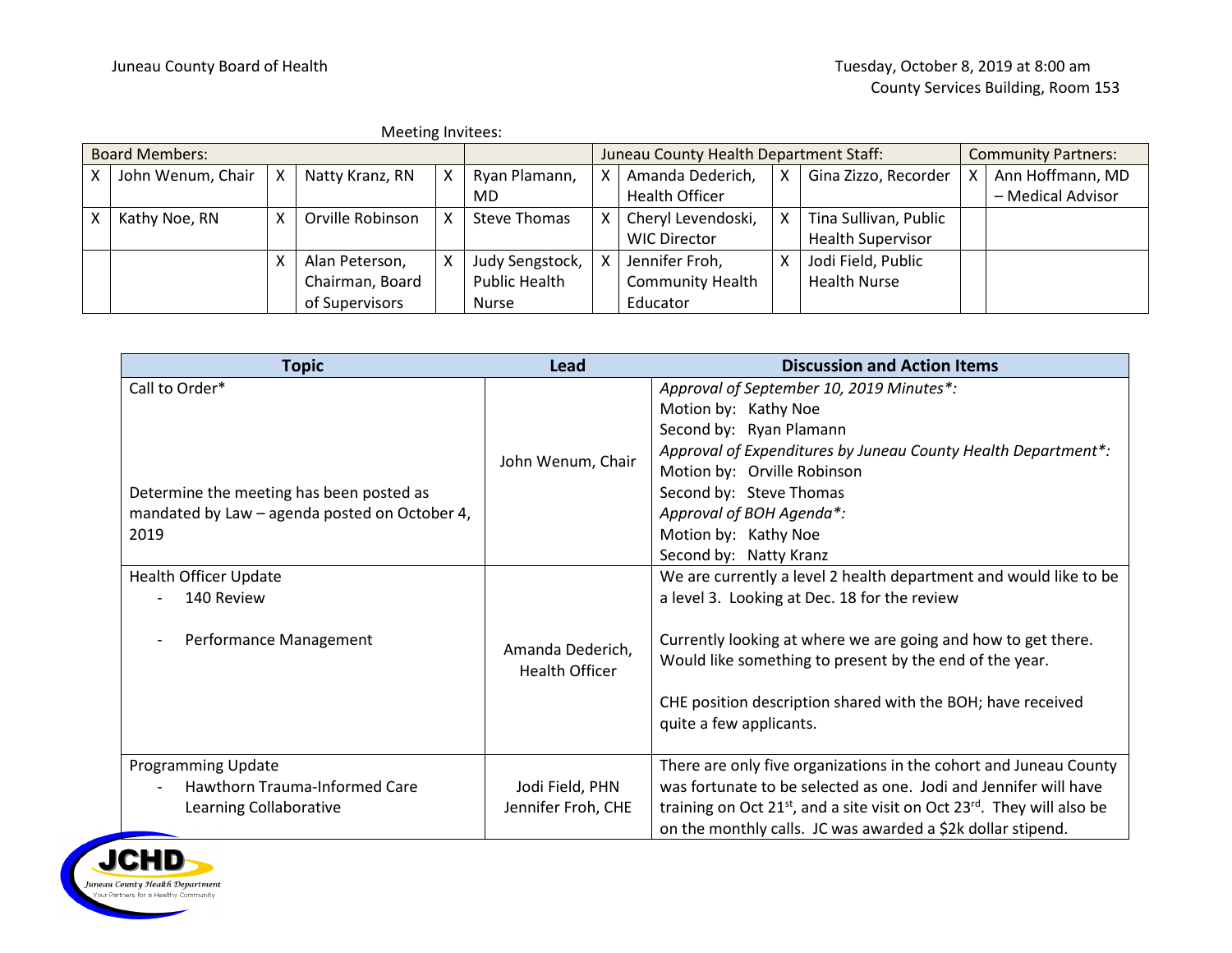$\overline{\phantom{0}}$ 

| Well Women Program Update                                                                             |                                                   | October is Breast Cancer Awareness month! Jennifer shared the<br>requirements to be enrolled in WWWP and our current numbers.<br>The number of women enrolled is climbing, but since 2015, the<br>beginning of the Affordable Care Act, provider numbers have<br>been decreasing. WWWP covers 3-D mammography and men<br>who are diagnosed with breast cancer can seek help from the<br>Susan G. Komen Foundation. |  |  |  |
|-------------------------------------------------------------------------------------------------------|---------------------------------------------------|--------------------------------------------------------------------------------------------------------------------------------------------------------------------------------------------------------------------------------------------------------------------------------------------------------------------------------------------------------------------------------------------------------------------|--|--|--|
| <b>Environmental Health</b><br>JC Water Testing Program                                               |                                                   | JC and Land and Water will be having two water testing weekends<br>in October. They will be held at the fairgrounds.                                                                                                                                                                                                                                                                                               |  |  |  |
| <b>Central Sand Groundwater County</b><br>Collaborative update<br>Armenia MOU                         | Amanda Dederich                                   | Working on getting state dollars for regional use. A letter was<br>drafted to legislature regarding water quality. JC is willing to put<br>that money to good use. Northern JC has seen an exceptionally<br>high nitrate issue.                                                                                                                                                                                    |  |  |  |
| <b>Public Health Program Updates</b><br><b>Suicide Prevention Walk</b><br>Communicable Disease Report | Tina Sullivan, Public<br><b>Health Supervisor</b> | The Suicide Prevention Walk was very well attended; attendance<br>was over 100 people and had the best turnout since it started.<br>The focus was on positive messaging.<br>JC saw another hospitalization due to vaping. People are vaping<br>both nicotine and THC.                                                                                                                                              |  |  |  |
| <b>WIC Program Updates</b>                                                                            | Cheryl Levendoski,<br><b>WIC Director</b>         | Completed vendor training with the local vendors. Starting Nov.<br>1, children one year and older can now have cheese.<br>JC breastfeeding rates are higher than the state average!<br>Would like to possibly entertain the idea of organic choices being<br>put on the WIC approved list.<br>Maggie's in Camp Douglas is no longer an approved vendor.                                                            |  |  |  |
| <b>Medical Advisor Report</b>                                                                         | Ann Hoffman, MD,<br><b>Medical Advisor</b>        | N/A                                                                                                                                                                                                                                                                                                                                                                                                                |  |  |  |
| Legislative Update                                                                                    | Amanda Dederich                                   | No new updates                                                                                                                                                                                                                                                                                                                                                                                                     |  |  |  |
| <b>Public Comments</b>                                                                                |                                                   | Falls are high in the state. Does Strong Bodies help with this? Fall<br>prevention? ADRC to get involved?                                                                                                                                                                                                                                                                                                          |  |  |  |

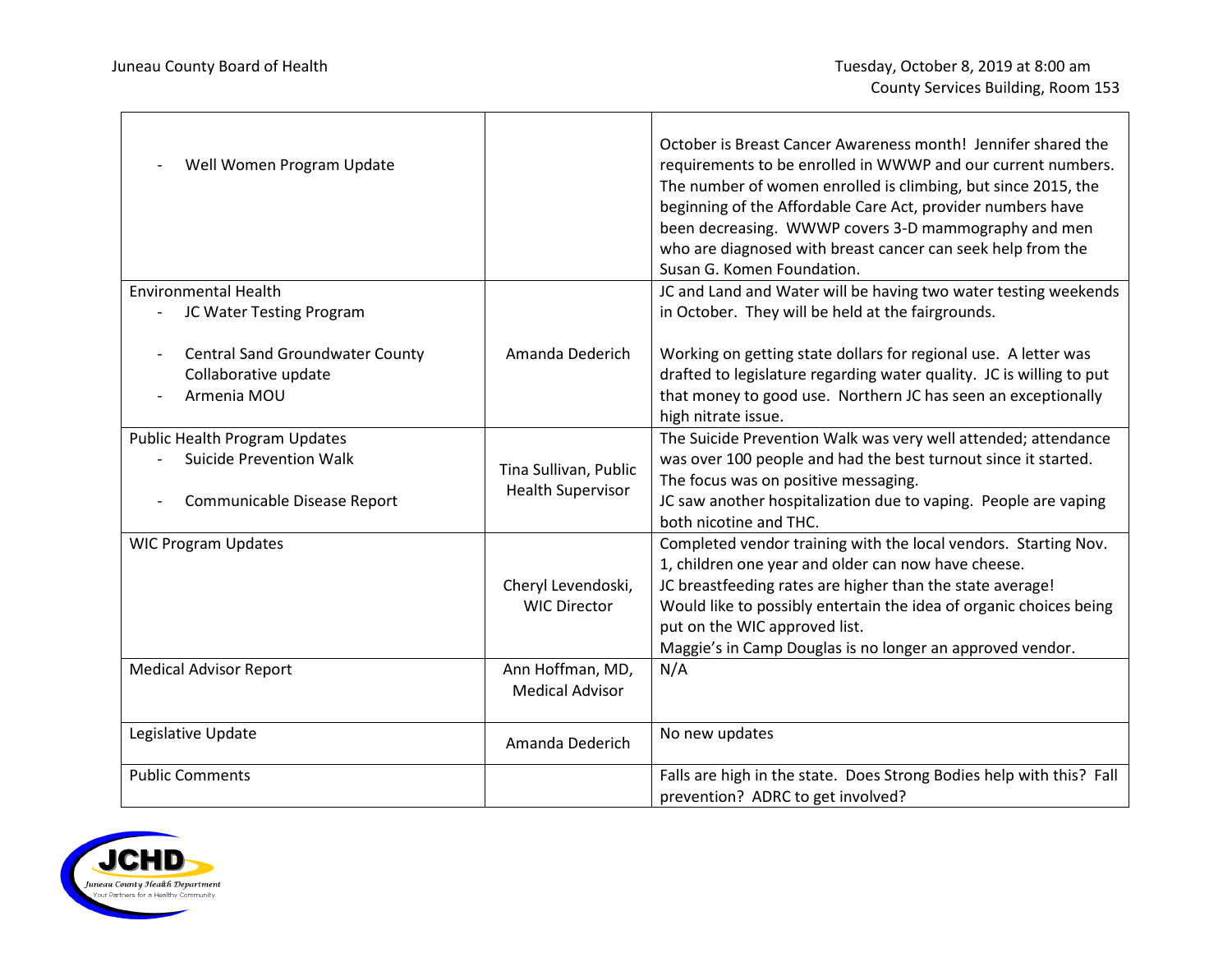| Closed Session Pursuant to 1.85(1)(c) for Staff<br><b>Evaluations</b> | Board of Health | Motion by: N/A<br>Second by:                        |
|-----------------------------------------------------------------------|-----------------|-----------------------------------------------------|
| Proposed Agenda Items for November Board of<br>Health                 |                 | Move the Medical Advisor Report up on the schedule? |
| Next Meeting: Tuesday, November 12, 2019                              |                 |                                                     |
| Adjournment*                                                          | John Wenum      | Adjourned by Chairman Wenum                         |
| Signature of Reporter:                                                | Amanda Dederich |                                                     |

\*Agenda Items with Required Actions

## **Community Activity For September 2019**

| Immunizations: | 8 Clients  | <b>TB Tests:</b>    | 13 Clients | <b>Car Seat Statistics:</b>      | 8 Car Seat Checks<br>8 Seats with Errors<br>8 Seats Unusable |
|----------------|------------|---------------------|------------|----------------------------------|--------------------------------------------------------------|
| Blood Lead:    | 21 Clients | <b>HEALTHCHECK:</b> | 20 Clients | <b>Public Health Statistics:</b> | 26 Visits<br>16 Admissions<br>2 Discharges                   |